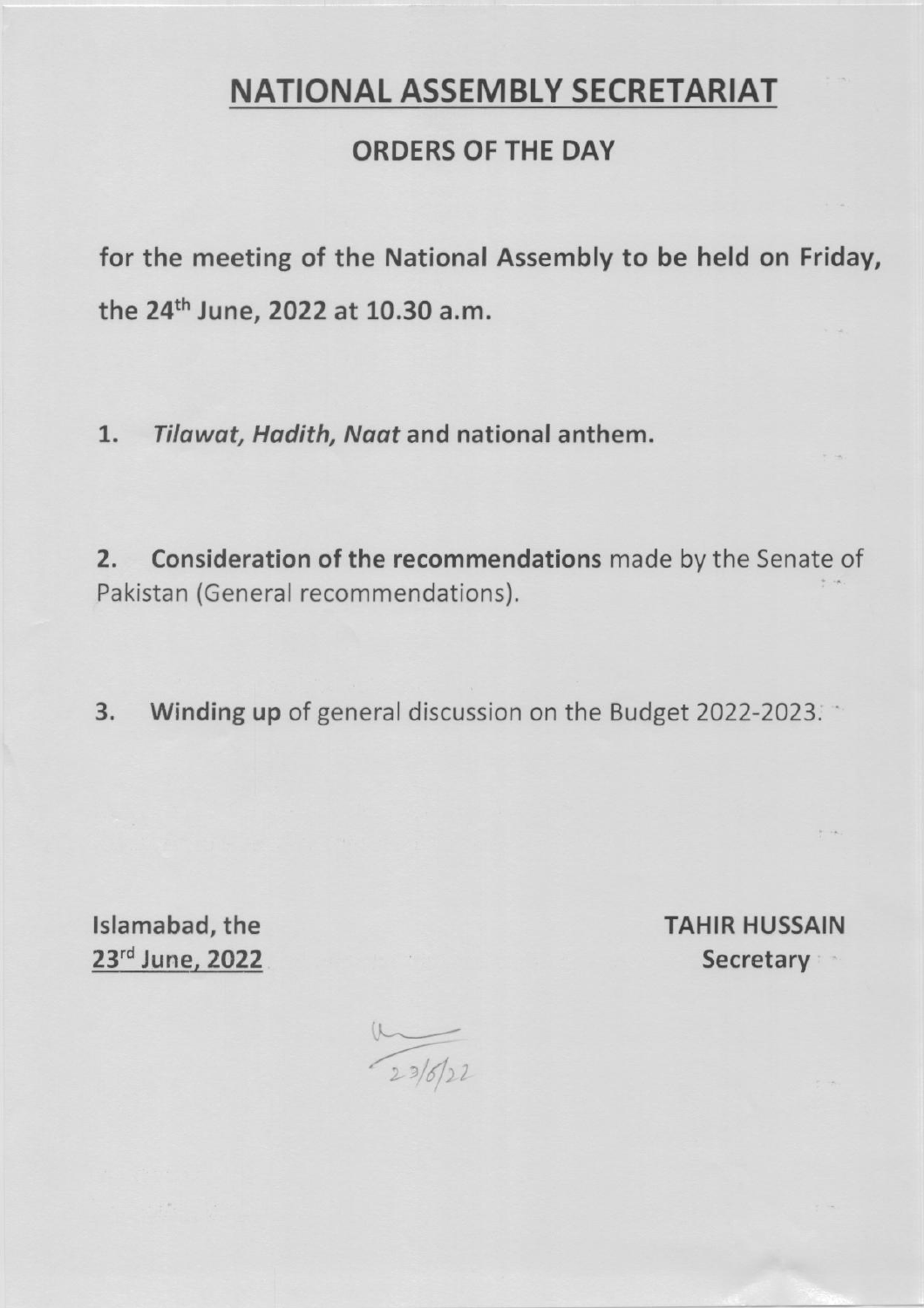

**SENATE OF PAKISTAN SECRETARIAT** PARLIAMENT HOUSE **ISLAMABAD** 

Phone:  $+92-51-9210544$  $+92-51-9212265$  $Fax: +92-51-9209096$ E-mail: qasimsamad@senate.gov.pk

No.F.9(23)/2022-Legis. Islamabad, the June, 2022.

#### MESSAGE

To

v

The Secretary, National Assembly Secretariat, Islamabad.

#### Subject:- RECOMMENDATIONS OF THE SENATE ON THE FINANCE BILL, 2022.

Dear Sir,

I have the honour to transmit herewith the recommendations made by the Senate of Pakistan on the Finance Bill, 2022, under Article 73 of the Constitution of the Islamic Republic of Pakistan, for consideration.

With regards.

Yours faithfully,

(MOHAMMAD QASIM SAMAD KHAN)

Encl. As above.

Pop.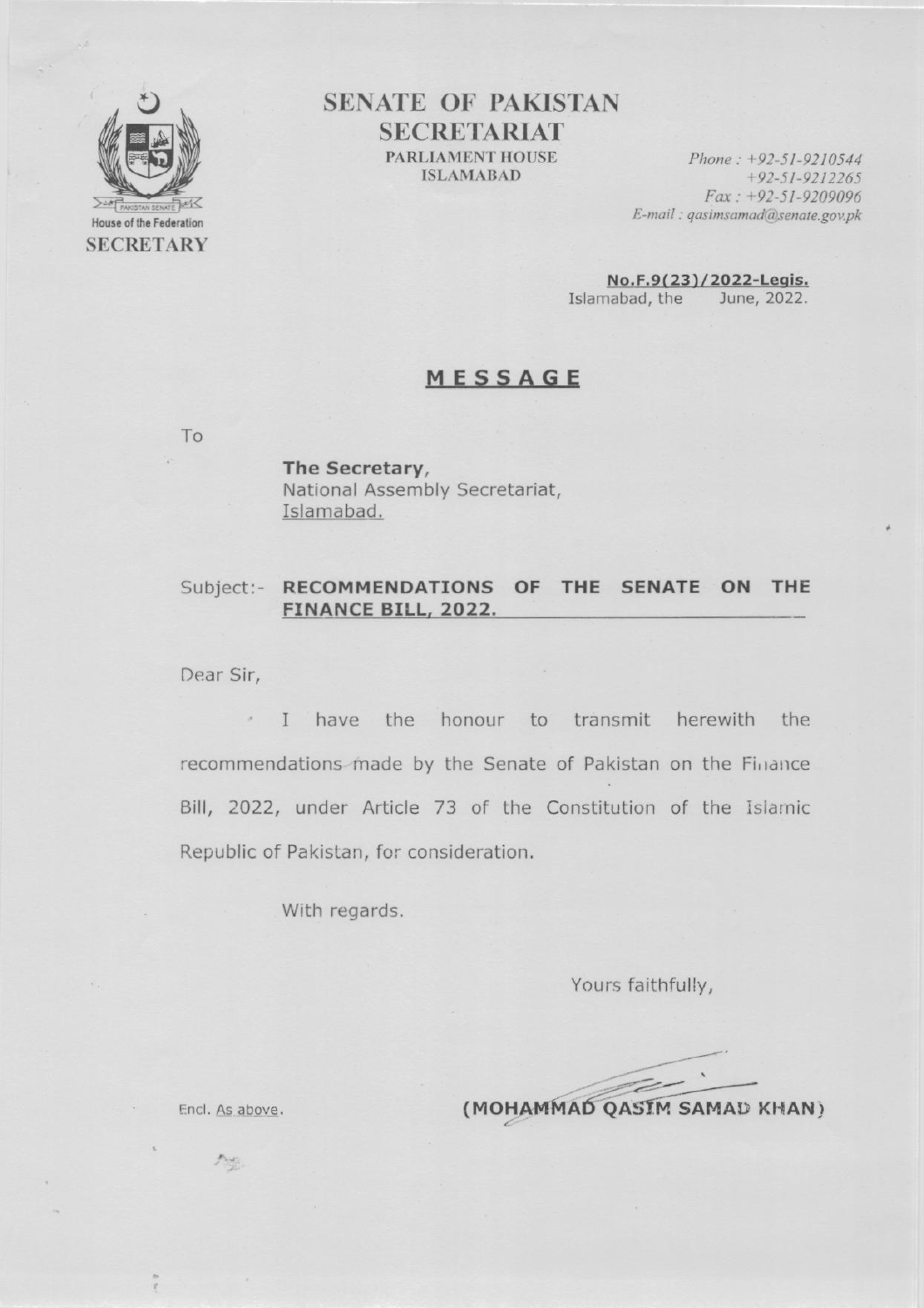#### **SENATE SECRETARIAT**

### RECOMMENDATIONS OF THE SENATE OF PAKISTAN ON THE FINANCE BILL, 2022

#### **BUDGET PROPOSAL 2022-23**

#### PROPOSED AMENDMENTS IN THE FINANCE BILL 2022

#### THE CUSTOMS ACT, 1969 (IV OF 1969)

Amendments of Customs Act, 1969 (IV of 1969).- In the Finance Bill, 2022,  $1.$ hereinafter referred to as the said Bill, in Customs Act, 1969, in Clause 2,-

(a) in sub-clause (1), in paragraph (a), for the proposed clause (bbc), following new clause shall be substituted, namely:-

"(bbc) "bordering and coastal areas" means areas along international borders as notified by the board."

- $(b)$  In sub-clause  $(8)$ , in paragraph  $(b)$ , in the table;
	- For serial number 105(i), in the corresponding entry in 2nd column,  $i$ . before the word "unauthorized", the words " if any person makes or attempts to make", shall be inserted;
	- For serial number 105(ii), in the corresponding entry in 2nd column, ii. before the word "unauthorized", the words " if any person makes or attempts to make", shall be inserted;
	- iii. For serial number 105(iii), in the corresponding entry in 2nd column, before the word "unauthorized", the words " if any person makes an", shall be inserted;
	- For serial number  $105(iv)$ , in the corresponding entry in 2nd column, iv. before the word "use", the words "if any person makes or attempts to make", shall be inserted;
	- For serial number  $105(v)$ , in the corresponding entry in 2nd column, V. for the expression "use, make, supply, retain, obtain", the expression "if any person uses, makes, supplies, retains, obtains", shall be substituted:

vi.

 $\mathcal{F}^{\text{c}}$ 

For serial number  $105(vi)$ , in the corresponding entry in 2nd column, for the expression "obtain, sell, process, use or transmit", the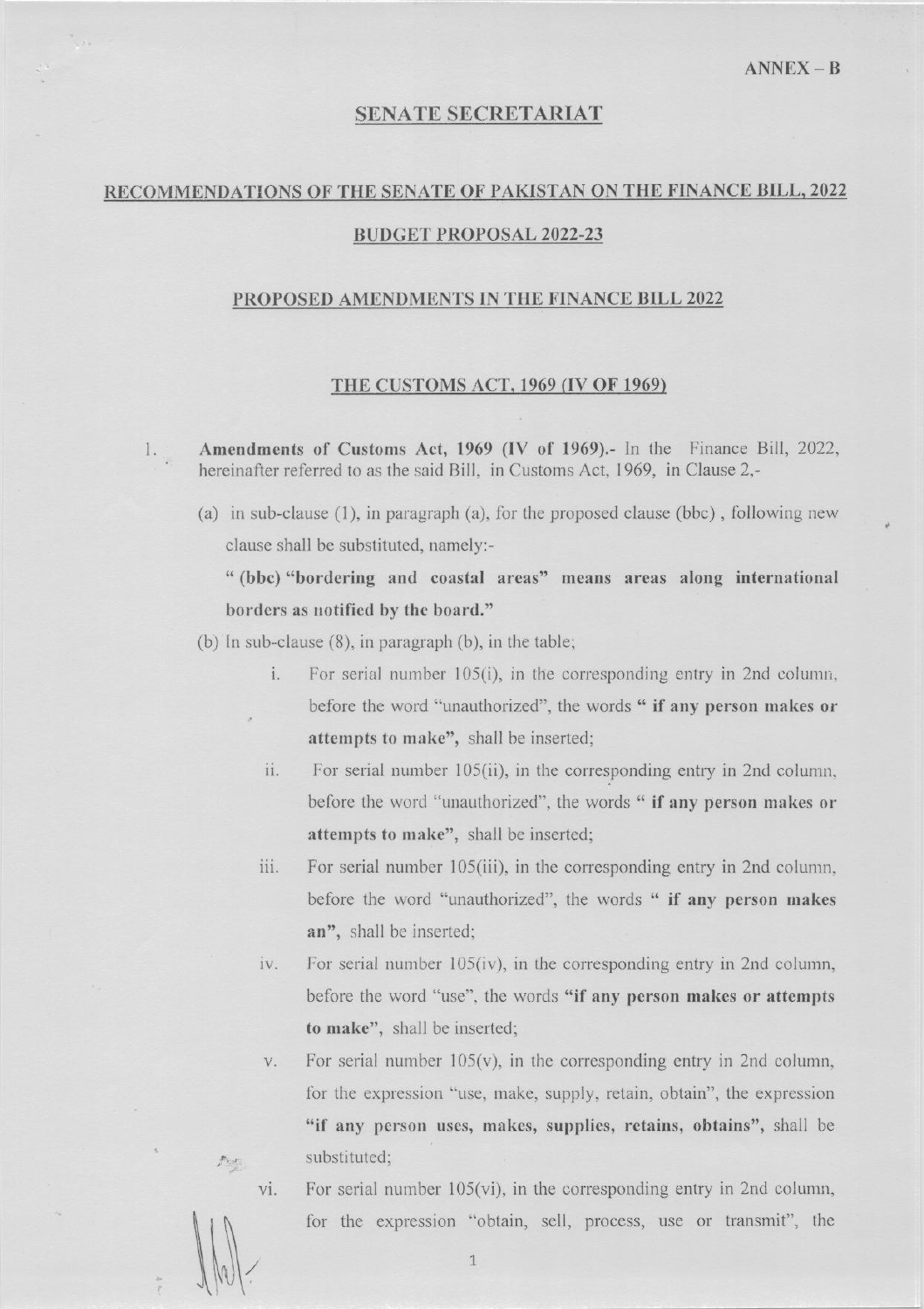expression "if any person obtains, sells, processes, uses or transmits", shall be substituted;

For serial number  $105(vii)$ , in the corresponding entry in 2nd column, vii. for the expression "temper with or attempt to temper with, alter, reprogram", the expression "if any person tempers with or attempts to temper with, alters, re-programs", shall be substituted; and

- viii. For serial number 105(viii), in the corresponding entry in 2nd column, for the expression "write, offer, make available, distribute or transmit a malicious code or abet", the expression "if any person writes, offers, makes available, distributes or transmits a malicious code or abets", shall be substituted.
- (c) Sub-clause (14), shall be omitted; and
- (d) Sub-clause (15), shall be omitted.

#### **SALES TAX ACT, 1990**

- $2.$ Amendments in Sales Tax Act, 1990.- in the said bill, in the Sales Tax Act, 1990, in clause  $(3)$ ,
	- a) in sub-clause  $(1)$ ;
		- $i$ . paragraph (a), shall be omitted; and
		- ii. paragraph (c), shall be omitted.
	- b) In sub-clause (2), in paragraph (d), the words "any person or", shall be omitted;
	- c) for sub-clause (7), (Senator Zeeshan Khanzada and Senator Shaukat Fayaz Ahmed Tarin registered their dissent);
	- d) In sub-clause (12), in paragraph  $(A)$ , in sub-paragraph  $(g)$ , in the table;
		- For entries at serial Nos. 168 & 169, (Senator Farooq Hamid Naek and i. Senator Syed Faisal Ali Subzwari registered their dissent); and
		- ii. For entries at serial Nos. 170 & 171, (Senator Farooq Hamid Naek, Senator Zeeshan Khanzada registered their dissent).
	- e) In sub-clause  $(13)$ ;

 $\frac{1}{\sqrt{2}}$ 

- in paragraph (a), in the table; i.
	- a. for entry at serial No 25, (Senator Farooq Hamid Naek and Senator Zeeshan Khanzada registered their dissent); and
	- b. for entry at Serial No.75, for corresponding entry in column 4, for the expression "12.5%", the expression "for electric vehicle of 50KW or less 12.5% and for vehicle above 50KW 17%", shall be substituted;
	- ii. in paragraph  $(g)$ , in the table;
		- a. entries at serial Nos, 78 and 79, are recommended for insertion; and
		- b. entries at serial No 80, shall be omitted. (Senator Muhammad Talha Mahmood provided a recommendation as attached **General Recommendation No.22)**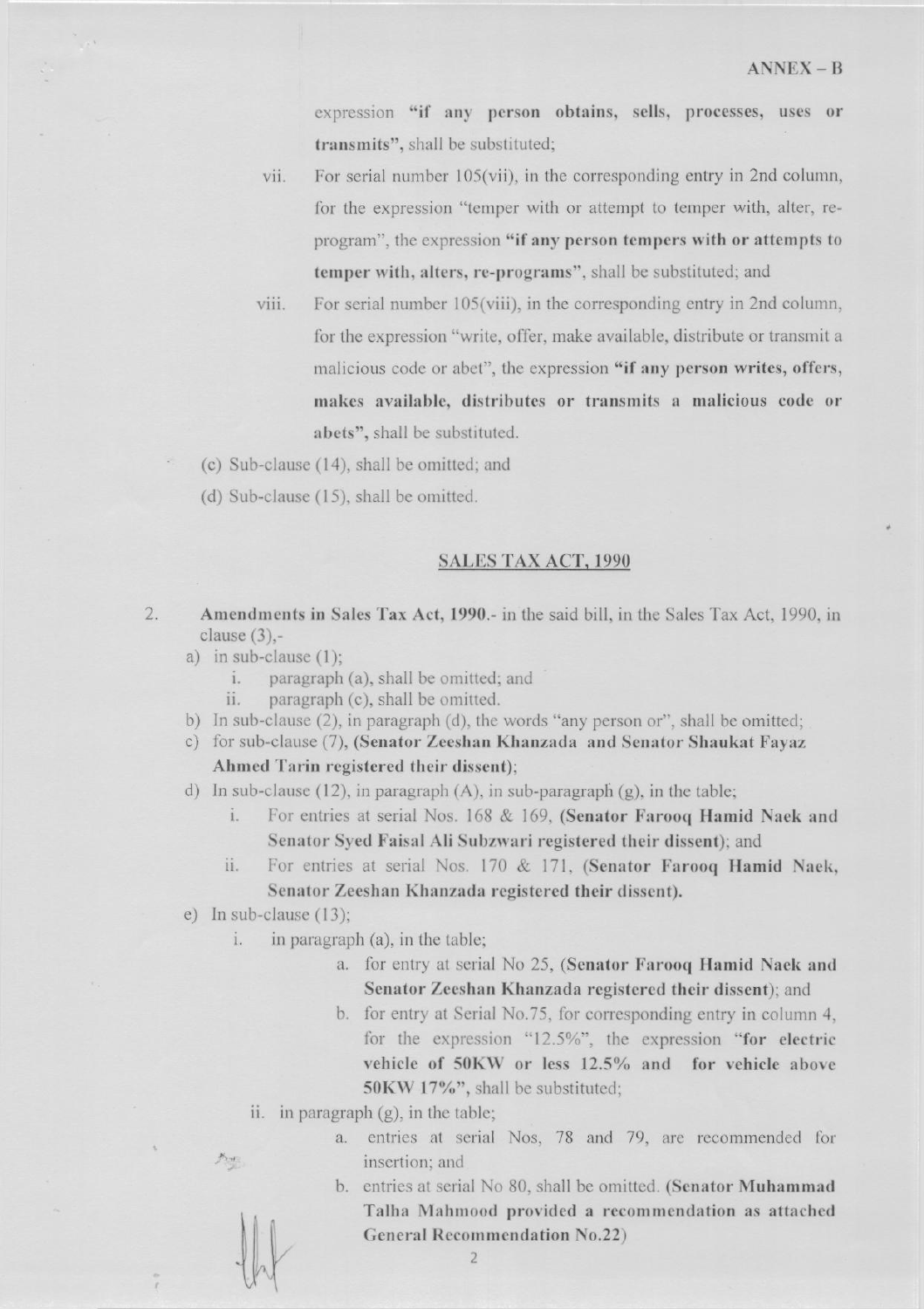#### INCOME TAX ORDINANCE, 2001 (XLIX of 2001)

- Amendments in Income tax ordinance, 2001 (XLIX of 2001) .- in the said bill, in  $3.$ the Income tax ordinance,  $2001$ , in Clause  $(5)$ ,
	- a) In sub-clause (1), in paragraph (a), for the word "ten", the words "twenty five", shall be substituted;
	- b) In sub-clause (3), for the new insertion "4C", in corresponding sub-clause (53), in paragraph (A), in sub-paragraph (e), in Division IIB, in the table, in the  $2<sup>nd</sup>$  row, in the  $1<sup>st</sup>$  column, for the words "where income exceeds Rs. 300 million", the words "on additional income over and above Rs. 300 million", shall be substituted and thereafter, in the 2nd column, for the words "2% of the income", the words "normal rate plus 2% of the additional income", shall be substituted;
	- c) Sub-clause (5), shall be omitted;
	- d) In sub-clause  $(7)$ , paragraphs  $(a)$ ,  $(b)$ ,  $(c)$  and  $(d)$ , shall be omitted;
	- e) In sub-clause (8), in paragraph (c), for the word "five", the expression "7.5", shall be substituted:
	- f) for sub-clause  $(10)$ , in paragraph  $(A)$ , in sub-paragraph  $(h)$ , and corresponding sub- clause (53), FBR is directed to reconsider the amendment to limit it to 5 years;
	- g) In sub-clause  $(11)$ , in the existing section 44 of the Income tax ordinance, 2001, in sub-section (3), in paragraph (b), the words "or a resident person" » shall be omitted;
	- h) In sub-clause (12), the words "or the Board", shall be omitted;
	- i) In sub-clause (20), for the number "2024", the number "2023", shall be substituted;
	- j) In sub-clause (24), in the existing section 113 of the Income tax ordinance,  $2001$ , in sub-section (2), in paragraph (c), in the proviso, for the word "five". the word "three", shall be substituted;
	- k) In sub-clause (39), in the existing section 182 of the Income tax ordinance,  $2001$ , in sub-section  $(1)$ , in the table, in column  $(2)$ , for the corresponding entry at serial No.1, after the word "person", the words "without reasonable cause", shall be inserted (Senator Zeeshan Khanzada registered his dissent upon majority opinion);
	- I) In sub-clause (40), in the existing section 191 of the Income tax ordinance, 2001, in sub-section (2), for the full-stop "." in the end, a colon ":" shall be substituted and thereafter the following proviso shall be inserted, namely:-

"Provided that prosecution shall take place on a failure to pay fine within the timeline prescribed."

,m) In sub-clause (43), in paragraph (a), for the words " no court or other authority shall", the words "no court or any other authority shall", shall be substituted;

Sub-clause (48), shall be omitted;